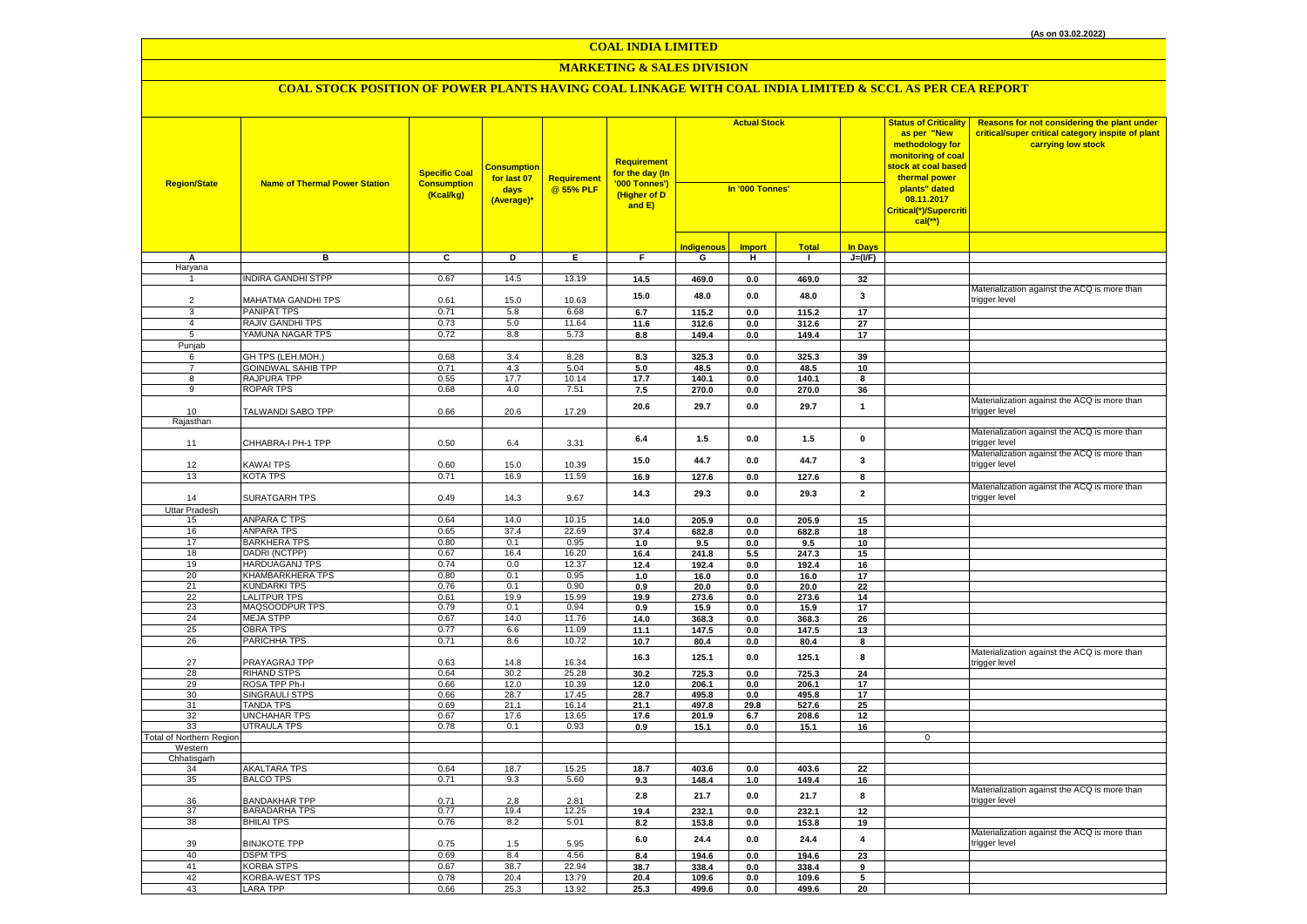#### **MARKETING & SALES DIVISION**

| <b>Region/State</b>     | <b>Name of Thermal Power Station</b>    | <b>Specific Coal</b><br><b>Consumption</b><br>(Kcal/kg) | <b>Consumption</b><br>for last 07<br>days<br>(Average)* | Requirement<br>@ 55% PLF | <b>Requirement</b><br>for the day (In<br>'000 Tonnes')<br>(Higher of D<br>and E) | <b>Actual Stock</b><br>In '000 Tonnes' |                |               |                         |              |                                                               | <b>Status of Criticality</b><br>as per "New<br>methodology for<br>monitoring of coal<br><mark>stock at coal based</mark><br>thermal power<br>plants" dated<br>08.11.2017<br>Critical(*)/Supercriti<br>$cal$ (**) | Reasons for not considering the plant under<br>critical/super critical category inspite of plant<br>carrying low stock |
|-------------------------|-----------------------------------------|---------------------------------------------------------|---------------------------------------------------------|--------------------------|----------------------------------------------------------------------------------|----------------------------------------|----------------|---------------|-------------------------|--------------|---------------------------------------------------------------|------------------------------------------------------------------------------------------------------------------------------------------------------------------------------------------------------------------|------------------------------------------------------------------------------------------------------------------------|
|                         |                                         |                                                         |                                                         |                          |                                                                                  | <u>Indigenous</u>                      | <b>Import</b>  | <b>Total</b>  | In Days                 |              |                                                               |                                                                                                                                                                                                                  |                                                                                                                        |
| A                       | в                                       | $\overline{c}$                                          | Þ                                                       | E                        | F                                                                                | G                                      | н              | п.            | $J=(VF)$                |              |                                                               |                                                                                                                                                                                                                  |                                                                                                                        |
| 44                      | NAWAPARA TPP                            | 0.79                                                    | 0.0                                                     | 6.28                     | 6.3                                                                              | 24.2                                   | 0.0            | 24.2          | $\overline{\mathbf{4}}$ |              | Materialization against the ACQ is more than<br>trigger level |                                                                                                                                                                                                                  |                                                                                                                        |
| 45                      | PATHADI TPP                             | 0.65                                                    | 9.3                                                     | 5.18                     | 9.3                                                                              | 183.3                                  | 0.0            | 183.3         | 20                      |              |                                                               |                                                                                                                                                                                                                  |                                                                                                                        |
| 46                      | <b>SIPAT STPS</b>                       | 0.68                                                    | 30.0                                                    | 26.62                    | 30.0                                                                             | 696.6                                  | 0.0            | 696.6         | 23                      |              |                                                               |                                                                                                                                                                                                                  |                                                                                                                        |
| 47                      | <b>TAMNAR TPP</b>                       | 0.84                                                    | 25.7                                                    | 26.52                    | 26.5                                                                             | 86.5                                   | 0.0            | 86.5          | 3                       |              | Materialization against the ACQ is more than<br>trigger level |                                                                                                                                                                                                                  |                                                                                                                        |
| 48                      | <b>JCHPINDA TPP</b>                     | 0.75                                                    | 13.4                                                    | 14.22                    | 14.2                                                                             | 97.8                                   | 0.0            | 97.8          | $\overline{7}$          |              | Materialization against the ACQ is more than<br>trigger level |                                                                                                                                                                                                                  |                                                                                                                        |
| Gujarat                 |                                         |                                                         |                                                         |                          |                                                                                  |                                        |                |               |                         |              |                                                               |                                                                                                                                                                                                                  |                                                                                                                        |
| 49                      | <b>GANDHI NAGAR TPS</b>                 | 0.69                                                    | 8.6                                                     | 5.71                     | 8.6                                                                              | 72.7                                   | $\mathbf{0.0}$ | 72.7          | 8                       |              | Materialization against the ACQ is more than                  |                                                                                                                                                                                                                  |                                                                                                                        |
| 50                      | SABARMATI (D-F STATIONS)                | 0.57                                                    | 4.0                                                     | 2.74                     | 4.0                                                                              | 10.4                                   | 71.4           | 81.7          | $\overline{7}$          |              | trigger level<br>Materialization against the ACQ is more than |                                                                                                                                                                                                                  |                                                                                                                        |
| 51                      | UKAI TPS                                | 0.67                                                    | 11.1                                                    | 9.85                     | 11.1                                                                             | 85.8                                   | 0.0            | 85.8          | 8                       |              | trigger level<br>Materialization against the ACQ is more than |                                                                                                                                                                                                                  |                                                                                                                        |
| 52                      | <b>WANAKBORI TPS</b>                    | 0.67                                                    | 24.5                                                    | 20.22                    | 24.5                                                                             | 56.2                                   | 0.0            | 56.2          | $\overline{2}$          |              | trigger level                                                 |                                                                                                                                                                                                                  |                                                                                                                        |
| Madhya Pradesh          |                                         |                                                         |                                                         |                          |                                                                                  |                                        |                |               |                         |              |                                                               |                                                                                                                                                                                                                  |                                                                                                                        |
| 53                      | AMARKANTAK EXT TPS                      | 0.65                                                    | 3.1                                                     | 1.80                     | 3.1                                                                              | 21.1                                   | 0.0            | 21.1          | $\overline{7}$          |              |                                                               |                                                                                                                                                                                                                  |                                                                                                                        |
| 54                      | ANUPPUR TPP                             | 0.65                                                    | 17.0                                                    | 10.31                    | 17.0                                                                             | 212.0                                  | 0.0            | 212.0         | 12                      |              |                                                               |                                                                                                                                                                                                                  |                                                                                                                        |
| 55<br>56                | <b>BINA TPS</b><br><b>GADARWARA TPP</b> | 0.74<br>0.66                                            | 3.4<br>17.1                                             | 4.88<br>13.93            | 4.9<br>17.1                                                                      | 82.9<br>258.3                          | 0.0<br>27.9    | 82.9<br>286.2 | 17<br>17                |              |                                                               |                                                                                                                                                                                                                  |                                                                                                                        |
| 57                      | <b>KHARGONE STPP</b>                    | 0.60                                                    | 14.0                                                    | 10.45                    | 14.0                                                                             | 133.3                                  | 0.0            | 133.3         | 9                       |              |                                                               |                                                                                                                                                                                                                  |                                                                                                                        |
| 58                      | SANJAY GANDHI TPS                       | 0.82                                                    | 15.1                                                    | 14.57                    | 15.1                                                                             | 95.5                                   | 0.0            | 95.5          | 6                       |              | Non payment of dues                                           |                                                                                                                                                                                                                  |                                                                                                                        |
| 59                      | <b>SATPURA TPS</b>                      | 0.67                                                    | 6.9                                                     | 11.79                    | 11.8                                                                             | 93.6                                   | 0.0            | 93.6          | 8                       |              | Non Payment of Dues                                           |                                                                                                                                                                                                                  |                                                                                                                        |
| 60                      | <b>SEIONI TPP</b>                       | 0.64                                                    | 4.8                                                     | 5.06                     | 5.1                                                                              | 195.8                                  | 0.0            | 195.8         | 39                      |              |                                                               |                                                                                                                                                                                                                  |                                                                                                                        |
| 61                      | SHREE SINGAJI TPP                       | 0.71                                                    | 31.0                                                    | 23.50                    | 31.0                                                                             | 190.7                                  | 0.0            | 190.7         | 6                       |              |                                                               |                                                                                                                                                                                                                  |                                                                                                                        |
| 62                      | <b>VINDHYACHAL STPS</b>                 | 0.69                                                    | 66.0                                                    | 43.60                    | 66.0                                                                             | 1247.9                                 | 0.0            | 1247.9        | 19                      |              |                                                               |                                                                                                                                                                                                                  |                                                                                                                        |
| Maharashtra             |                                         |                                                         |                                                         |                          |                                                                                  |                                        |                |               |                         |              |                                                               |                                                                                                                                                                                                                  |                                                                                                                        |
| 63                      | <b>AMRAVATI TPS</b>                     | 0.62                                                    | 19.2                                                    | 11.07                    | 19.2                                                                             | 42.6                                   | 0.0            | 42.6          | $\overline{\mathbf{2}}$ |              | Materialization against the ACQ is more than<br>trigger level |                                                                                                                                                                                                                  |                                                                                                                        |
| 64                      | <b>BHUSAWAL TPS</b>                     | 0.72                                                    | 8.8                                                     | 11.44                    | 11.4                                                                             | 61.4                                   | 0.0            | 61.4          | 5                       |              | Non payment of dues                                           |                                                                                                                                                                                                                  |                                                                                                                        |
| 65                      | <b>BUTIBORI TPP</b>                     | 0.67                                                    | 0.0                                                     | 5.31                     | 5.3                                                                              | 59.7                                   | $0.0\,$        | 59.7          | 11                      |              |                                                               |                                                                                                                                                                                                                  |                                                                                                                        |
| 66                      | CHANDRAPUR (MAHARASHTRA) STPS           | 0.78                                                    | 34.5                                                    | 30.17                    | 34.5                                                                             | 67.4                                   | 0.0            | 67.4          | $\overline{2}$          |              | Von payment of dues                                           |                                                                                                                                                                                                                  |                                                                                                                        |
| 67                      | <b>DAHANU TPS</b>                       | 0.62                                                    | 5.2                                                     | 4.09                     | 5.2                                                                              | 3.5                                    | 0.0            | 3.5           | $\mathbf{1}$            |              | Materialization against the ACQ is more than<br>trigger level |                                                                                                                                                                                                                  |                                                                                                                        |
| 68                      | DHARIWAL TPP                            | 0.67                                                    | 8.3                                                     | 5.34                     | 8.3                                                                              | 14.2                                   | 0.0            | 14.2          | $\mathbf 2$             |              | Materialization against the ACQ is more than<br>trigger level |                                                                                                                                                                                                                  |                                                                                                                        |
| 69                      | <b>GMR WARORA TPS</b>                   | 0.67                                                    | 6.9                                                     | 5.29                     | 6.9                                                                              | 1.1                                    | 0.0            | 1.1           | $\pmb{0}$               |              | Materialization against the ACQ is more than<br>trigger level |                                                                                                                                                                                                                  |                                                                                                                        |
| 70                      | <b>KHAPARKHEDA TPS</b>                  | 0.89                                                    | 17.0                                                    | 15.72                    | 17.0                                                                             | 298.0                                  | 0.0            | 298.0         | 18                      |              |                                                               |                                                                                                                                                                                                                  |                                                                                                                        |
| 71                      | <b>KORADI TPS</b>                       | 0.76                                                    | 29.2                                                    | 22.08                    | 29.2                                                                             | 145.5                                  | 0.0            | 145.5         | 5                       |              | Non payment of dues                                           |                                                                                                                                                                                                                  |                                                                                                                        |
| 72                      | <b>MAUDA TPS</b>                        | 0.70                                                    | 28.4                                                    | 21.29                    | 28.4                                                                             | 571.7                                  | 0.2            | 571.9         | 20                      |              |                                                               |                                                                                                                                                                                                                  |                                                                                                                        |
| 73<br>74                | <b>NASIK TPS</b><br><b>PARAS TPS</b>    | 0.81<br>0.74                                            | 6.0<br>5.7                                              | 6.72<br>4.90             | 6.7                                                                              | 17.8                                   | 0.0            | 17.8          | 3                       |              | Non payment of dues<br>Non payment of dues                    |                                                                                                                                                                                                                  |                                                                                                                        |
| 75                      | PARLI TPS                               | 0.67                                                    | 8.2                                                     | 6.65                     | 5.7<br>8.2                                                                       | 23.3<br>6.1                            | 0.0<br>0.0     | 23.3<br>6.1   | 4<br>$\mathbf{1}$       |              | Non payment of dues                                           |                                                                                                                                                                                                                  |                                                                                                                        |
| 76                      | <b>SOLAPUR STPS</b>                     | 0.56                                                    | 8.8                                                     | 9.73                     | 9.7                                                                              | 178.6                                  | 9.0            | 187.5         | 19                      |              |                                                               |                                                                                                                                                                                                                  |                                                                                                                        |
| 77                      | <b>TIRORA TPS</b>                       | 0.66                                                    | 42.2                                                    | 28.73                    | 42.2                                                                             | 183.3                                  | 0.0            | 183.3         | $\overline{\mathbf{4}}$ |              |                                                               |                                                                                                                                                                                                                  |                                                                                                                        |
| 78                      | WARDHA WARORA TPP                       | 0.66                                                    | 4.6                                                     | 4.71                     | 4.7                                                                              | 96.6                                   | 0.0            | 96.6          | 21                      |              |                                                               |                                                                                                                                                                                                                  |                                                                                                                        |
| Total of Western Region |                                         |                                                         |                                                         |                          |                                                                                  |                                        |                |               |                         | $\mathbf{0}$ |                                                               |                                                                                                                                                                                                                  |                                                                                                                        |
| Southern                |                                         |                                                         |                                                         |                          |                                                                                  |                                        |                |               |                         |              |                                                               |                                                                                                                                                                                                                  |                                                                                                                        |
| Andhra Pradesh          |                                         |                                                         |                                                         |                          |                                                                                  |                                        |                |               |                         |              |                                                               |                                                                                                                                                                                                                  |                                                                                                                        |
| 79                      | DAMODARAM SANJEEVAIAH TPS               | 0.66                                                    | 13.3                                                    | 13.85                    | 13.8                                                                             | 80.2                                   | 0.0            | 80.2          | 6                       |              | Materialization against the ACQ is more than<br>trigger level |                                                                                                                                                                                                                  |                                                                                                                        |
| 80                      | Dr. N.TATA RAO TPS                      | 0.77                                                    | 25.6                                                    | 17.90                    | 25.6                                                                             | 157.0                                  | 0.0            | 157.0         | 6                       |              |                                                               |                                                                                                                                                                                                                  |                                                                                                                        |
| 81                      | PAINAMPURAM TPP                         | 0.59                                                    | 16.5                                                    | 10.21                    | 16.5                                                                             | 123.6                                  | 65.6           | 189.2         | 11                      |              | Materialization against the ACQ is more than<br>trigger level |                                                                                                                                                                                                                  |                                                                                                                        |
| 82                      | RAYALASEEMA TPS                         | 0.76                                                    | 19.3                                                    | 16.60                    | 19.3                                                                             | 64.9                                   | 0.0            | 64.9          | 3                       |              | Materialization against the ACQ is more than<br>trigger level |                                                                                                                                                                                                                  |                                                                                                                        |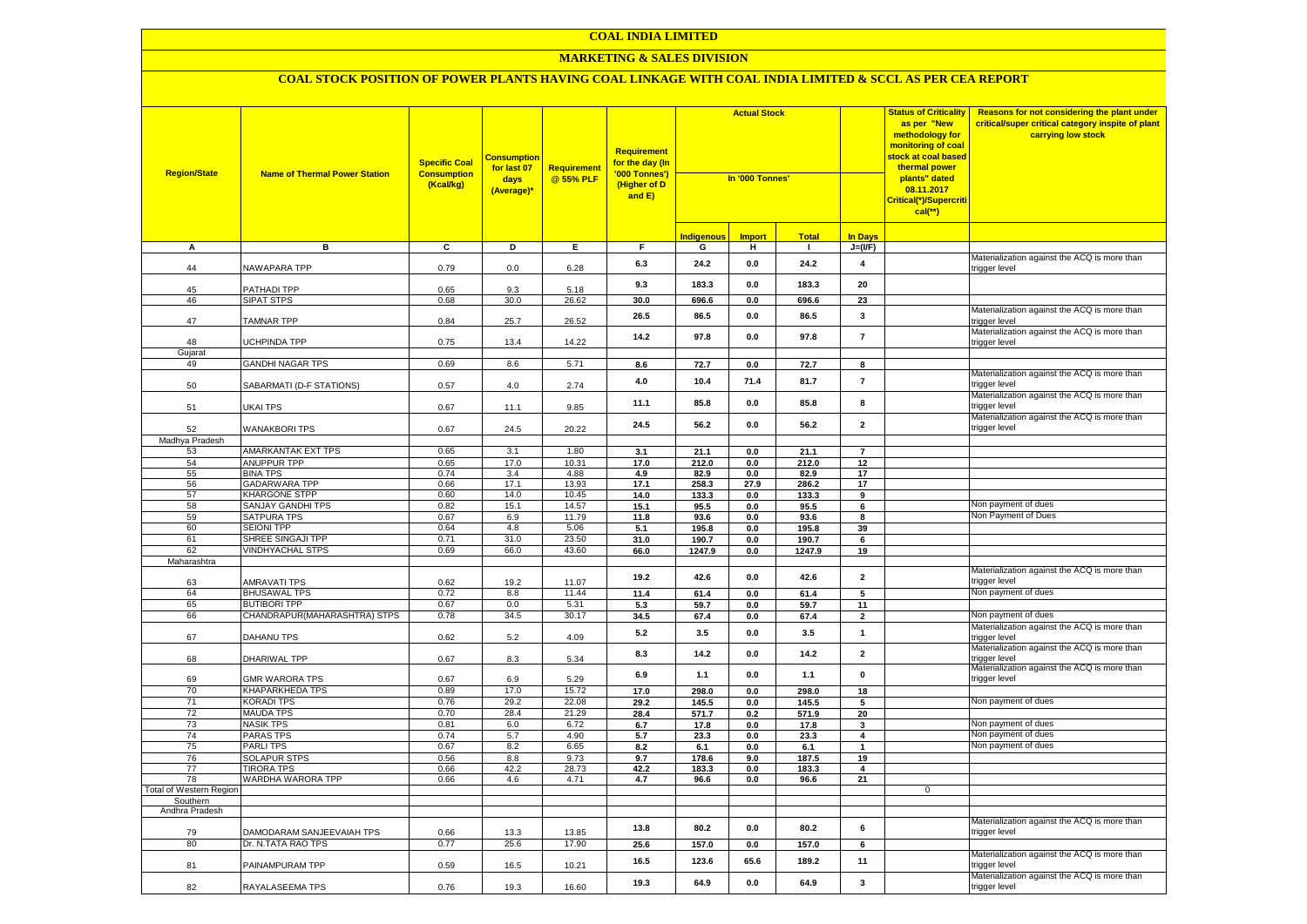#### **MARKETING & SALES DIVISION**

| <b>Region/State</b>             | <b>Name of Thermal Power Station</b>        | <b>Specific Coal</b><br><b>Consumption</b><br>(Kcal/kg) | <b>Consumptior</b><br>for last 07<br>days<br>(Average)* | <b>Requirement</b><br>@ 55% PLF | <b>Requirement</b><br>for the day (In<br>'000 Tonnes')<br>(Higher of D<br>and E) | <b>Actual Stock</b><br>In '000 Tonnes' |                    |               |                         | <b>Status of Criticality</b><br>as per "New<br>methodology for<br>monitoring of coal<br><mark>stock at coal based</mark><br>thermal power<br>plants" dated<br>08.11.2017<br>Critical(*)/Supercriti<br>$cal$ (**) | Reasons for not considering the plant under<br>critical/super critical category inspite of plant<br>carrying low stock |
|---------------------------------|---------------------------------------------|---------------------------------------------------------|---------------------------------------------------------|---------------------------------|----------------------------------------------------------------------------------|----------------------------------------|--------------------|---------------|-------------------------|------------------------------------------------------------------------------------------------------------------------------------------------------------------------------------------------------------------|------------------------------------------------------------------------------------------------------------------------|
|                                 |                                             |                                                         |                                                         |                                 |                                                                                  | <b>Indigenous</b>                      | <b>Import</b>      | <b>Total</b>  | <b>In Davs</b>          |                                                                                                                                                                                                                  |                                                                                                                        |
| А                               | в                                           | $\overline{c}$                                          | Þ                                                       | E                               | $\overline{F}$                                                                   | G                                      | н                  | -1            | $J=(VF)$                |                                                                                                                                                                                                                  |                                                                                                                        |
| 83                              | <b>SIMHADRI</b>                             | 0.78                                                    | 29.1                                                    | 20.54                           | 29.1                                                                             | 307.9                                  | 0.0                | 307.9         | 11                      |                                                                                                                                                                                                                  |                                                                                                                        |
| 84                              | <b>SGPL TPP</b>                             | 0.53                                                    | 11.4                                                    | 9.26                            | 11.4                                                                             | 31.8                                   | 61.2               | 93.0          | 8                       |                                                                                                                                                                                                                  |                                                                                                                        |
| 85                              | <b>VIZAG TPP</b>                            | 0.67                                                    | 0.0                                                     | 9.20                            | 9.2                                                                              | 151.8                                  | 0.0                | 151.8         | 17                      |                                                                                                                                                                                                                  |                                                                                                                        |
| Karnataka                       |                                             |                                                         |                                                         |                                 |                                                                                  |                                        |                    |               |                         |                                                                                                                                                                                                                  |                                                                                                                        |
| 86                              | <b>BELLARY TPS</b>                          | 0.63                                                    | 7.3                                                     | 14.23                           | 14.2                                                                             | 6.8                                    | $0.0\,$            | 6.8           | $\mathbf 0$             |                                                                                                                                                                                                                  | Materialization against the ACQ is more than<br>trigger level                                                          |
| 87                              | KUDGI STPP                                  | 0.63                                                    | 14.8                                                    | 19.90                           | 19.9                                                                             | 168.6                                  | 0.0                | 168.6         | 8                       |                                                                                                                                                                                                                  | Materialization against the ACQ is more than<br>trigger level                                                          |
| 88                              | <b>RAICHUR TPS</b>                          | 0.66                                                    | 20.2                                                    | 14.98                           | 20.2                                                                             | 98.8                                   | 0.0                | 98.8          | 5                       |                                                                                                                                                                                                                  | Materialization against the ACQ is more than<br>rigger level                                                           |
|                                 |                                             |                                                         |                                                         |                                 | 13.1                                                                             | 71.7                                   | 0.0                | 71.7          | 5                       |                                                                                                                                                                                                                  | Materialization against the ACQ is more than                                                                           |
| 89<br>Tamil Nadu                | YERMARUS TPP                                | 0.62                                                    | 11.7                                                    | 13.09                           |                                                                                  |                                        |                    |               |                         |                                                                                                                                                                                                                  | rigger level                                                                                                           |
|                                 |                                             |                                                         |                                                         |                                 |                                                                                  |                                        |                    |               |                         |                                                                                                                                                                                                                  | Materialization against the ACQ is more than                                                                           |
| 90                              | <b>METTUR TPS</b>                           | 0.81                                                    | 15.7                                                    | 8.98                            | 15.7                                                                             | 28.1                                   | 0.0                | 28.1          | $\overline{\mathbf{2}}$ |                                                                                                                                                                                                                  | trigger level                                                                                                          |
| 91                              | METTUR TPS - II                             | 0.78                                                    | 6.3                                                     | 6.16                            | 6.3                                                                              | 50.6                                   | 0.0                | 50.6          | 8                       |                                                                                                                                                                                                                  |                                                                                                                        |
| 92                              | NORTH CHENNAI TPS                           | 0.82                                                    | 27.1                                                    | 19.78                           | 27.1                                                                             | 184.2                                  | 0.0                | 184.2         | $\overline{7}$          |                                                                                                                                                                                                                  |                                                                                                                        |
| 93                              | <b>TUTICORIN TPS</b>                        | 0.96                                                    | 15.2                                                    | 13.31                           | 15.2                                                                             | 119.9                                  | 0.0                | 119.9         | 8                       |                                                                                                                                                                                                                  |                                                                                                                        |
| 94                              | <b>VALLUR TPP</b>                           | 0.72                                                    | 20.8                                                    | 14.26                           | 20.8                                                                             | 166.7                                  | $0.0\,$            | 166.7         | 8                       |                                                                                                                                                                                                                  |                                                                                                                        |
| Telangana                       |                                             |                                                         |                                                         |                                 |                                                                                  |                                        |                    |               |                         |                                                                                                                                                                                                                  |                                                                                                                        |
| 95                              | <b>BHADRADRI TPP</b>                        | 0.69                                                    | 13.5                                                    | 9.83                            | 13.5                                                                             | 112.9                                  | 0.0                | 112.9         | $\overline{\mathbf{8}}$ |                                                                                                                                                                                                                  |                                                                                                                        |
| 96                              | <b>KAKATIYA TPS</b>                         | 0.57                                                    | 13.0                                                    | 8.33                            | 13.0                                                                             | 219.1                                  | 0.0                | 219.1         | 17                      |                                                                                                                                                                                                                  |                                                                                                                        |
| 97                              | KOTHAGUDEM TPS (NEW)                        | 0.64                                                    | 14.1                                                    | 8.46                            | 14.1                                                                             | 119.9                                  | 0.0                | 119.9         | $\overline{9}$          |                                                                                                                                                                                                                  |                                                                                                                        |
| 98<br>99                        | KOTHAGUDEM TPS (STAGE-7)<br>RAMAGUNDEM STPS | 0.50<br>0.62                                            | 8.7<br>26.0                                             | 5.23<br>21.33                   | 8.7                                                                              | 148.5                                  | 0.0                | 148.5         | 17<br>17                |                                                                                                                                                                                                                  |                                                                                                                        |
| 100                             | RAMAGUNDEM-B TPS                            | 0.77                                                    | 0.8                                                     | 0.63                            | 26.0<br>0.8                                                                      | 451.8<br>13.2                          | 0.0<br>0.0         | 451.8<br>13.2 | 17                      |                                                                                                                                                                                                                  |                                                                                                                        |
| 101                             | <b>SINGARENI TPP</b>                        | 0.58                                                    | 14.2                                                    | 9.12                            | 14.2                                                                             | 143.0                                  | $0.0\,$            | 143.0         | 10                      |                                                                                                                                                                                                                  |                                                                                                                        |
| <b>Total of Southern Region</b> |                                             |                                                         |                                                         |                                 |                                                                                  |                                        |                    |               |                         | $\mathbf 0$                                                                                                                                                                                                      |                                                                                                                        |
| Eastern                         |                                             |                                                         |                                                         |                                 |                                                                                  |                                        |                    |               |                         |                                                                                                                                                                                                                  |                                                                                                                        |
| Bihar                           |                                             |                                                         |                                                         |                                 |                                                                                  |                                        |                    |               |                         |                                                                                                                                                                                                                  |                                                                                                                        |
| 102                             | <b>BARAUNI TPS</b>                          | 0.63                                                    | 5.8                                                     | 5.90                            | 5.9                                                                              | 67.2                                   | 0.0                | 67.2          | 11                      |                                                                                                                                                                                                                  |                                                                                                                        |
| 103                             | <b>BARHI</b>                                | 0.67                                                    | 7.8                                                     | 5.84                            | 7.8                                                                              | 104.6                                  | 0.0                | 104.6         | 13                      |                                                                                                                                                                                                                  |                                                                                                                        |
| 104                             | <b>BARH II</b>                              | 0.67                                                    | 15.6                                                    | 11.67                           | 15.6                                                                             | 209.2                                  | 0.0                | 209.2         | 13                      |                                                                                                                                                                                                                  | Materialization against the ACQ is more than                                                                           |
| 105                             | KAHALGAON TPS                               | 0.80                                                    | 34.1                                                    | 24.62                           | 34.1                                                                             | 98.3                                   | 0.0                | 98.3          | 3                       |                                                                                                                                                                                                                  | rigger level:                                                                                                          |
| 106                             | MUZAFFARPUR TPS                             | 0.77                                                    | 5.7                                                     | 3.95                            | 5.7                                                                              | 19.7                                   | 0.0                | 19.7          | $\mathbf{3}$            |                                                                                                                                                                                                                  | Materialization against the ACQ is more than<br>rigger level                                                           |
| 107                             | <b>NABINAGAR STPP</b>                       | 0.58                                                    | 16.9                                                    | 10.14                           | 16.9                                                                             | 365.6                                  | 0.0                | 365.6         | 22                      |                                                                                                                                                                                                                  | Materialization against the ACQ is more than                                                                           |
| 108                             | NABINAGAR TPP                               | 0.69                                                    | 12.4                                                    | 9.06                            | 12.4                                                                             | 98.2                                   | 0.0                | 98.2          | 8                       |                                                                                                                                                                                                                  | rigger level                                                                                                           |
| Jharkhand<br>109                | BOKARO TPS 'A' EXP                          | 0.57                                                    | 4.6                                                     | 3.78                            |                                                                                  | 106.4                                  |                    | 106.4         |                         |                                                                                                                                                                                                                  |                                                                                                                        |
| 110                             | CHANDRAPURA(DVC) TPS                        | 0.61                                                    | 6.9                                                     | 4.06                            | 4.6<br>6.9                                                                       | 88.4                                   | $0.0\,$<br>$0.0\,$ | 88.4          | 23<br>13                |                                                                                                                                                                                                                  |                                                                                                                        |
| 111                             | <b>JOJOBERA TPS</b>                         | 0.69                                                    | 3.0                                                     | 2.18                            | 3.0                                                                              | 92.2                                   | 0.0                | 92.2          | 31                      |                                                                                                                                                                                                                  |                                                                                                                        |
| 112                             | KODARMA TPP                                 | 0.62                                                    | 10.6                                                    | 8.23                            | 10.6                                                                             | 108.8                                  | $0.0\,$            | 108.8         | 10                      |                                                                                                                                                                                                                  |                                                                                                                        |
| 113                             | MAHADEV PRASAD STPP                         | 0.70                                                    | 7.0                                                     | 5.01                            | 7.0                                                                              | 1.5                                    | $0.0\,$            | 1.5           | $\pmb{0}$               |                                                                                                                                                                                                                  | Materialization against the ACQ is more than<br>rigger level                                                           |
| 114                             | <b>MAITHON RB TPP</b>                       | 0.64                                                    | 12.0                                                    | 8.89                            | 12.0                                                                             | 181.7                                  | 0.0                | 181.7         | 15                      |                                                                                                                                                                                                                  |                                                                                                                        |
| 115                             | <b>TENUGHAT TPS</b>                         | 0.75                                                    | 4.8                                                     | 4.16                            | 4.8                                                                              | 47.2                                   | 0.0                | 47.2          | 10                      |                                                                                                                                                                                                                  |                                                                                                                        |
| Odisha                          |                                             |                                                         |                                                         |                                 |                                                                                  |                                        |                    |               |                         |                                                                                                                                                                                                                  |                                                                                                                        |
| 116                             | <b>DARLIPALI STPS</b>                       | 0.71                                                    | 24.2                                                    | 14.95                           | 24.2                                                                             | 395.7                                  | 0.0                | 395.7         | 16                      |                                                                                                                                                                                                                  |                                                                                                                        |
| 117                             | DERANG TPP                                  | 0.70                                                    | 16.2                                                    | 11.10                           | 16.2                                                                             | 959.7                                  | 0.0                | 959.7         | 59                      |                                                                                                                                                                                                                  |                                                                                                                        |
| 118                             | <b>IB VALLEY TPS</b>                        | 0.83                                                    | 25.3                                                    | 19.16                           | 25.3                                                                             | 389.5                                  | $0.0\,$            | 389.5         | 15                      |                                                                                                                                                                                                                  |                                                                                                                        |
| 119                             | <b>KAMALANGA TPS</b>                        | 0.72                                                    | 9.6                                                     | 10.02                           | 10.0                                                                             | 37.9                                   | 0.0                | 37.9          | 4                       |                                                                                                                                                                                                                  | Materialization against the ACQ is more than<br>rigger level                                                           |
| 120                             | <b>/EDANTA TPP</b>                          | 0.76                                                    | 0.0                                                     | 6.02                            | 6.0                                                                              | 0.0                                    | 0.0                | 0.0           | $\pmb{0}$               |                                                                                                                                                                                                                  | Materialization against the ACQ is more than<br>trigger level                                                          |
| 121                             | <b>TALCHER STPS</b>                         | 0.79                                                    | 44.6                                                    | 31.43                           | 44.6                                                                             | 827.7                                  | 8.3                | 836.0         | 19                      |                                                                                                                                                                                                                  |                                                                                                                        |
| West Bengal                     |                                             |                                                         |                                                         |                                 |                                                                                  |                                        |                    |               |                         |                                                                                                                                                                                                                  |                                                                                                                        |